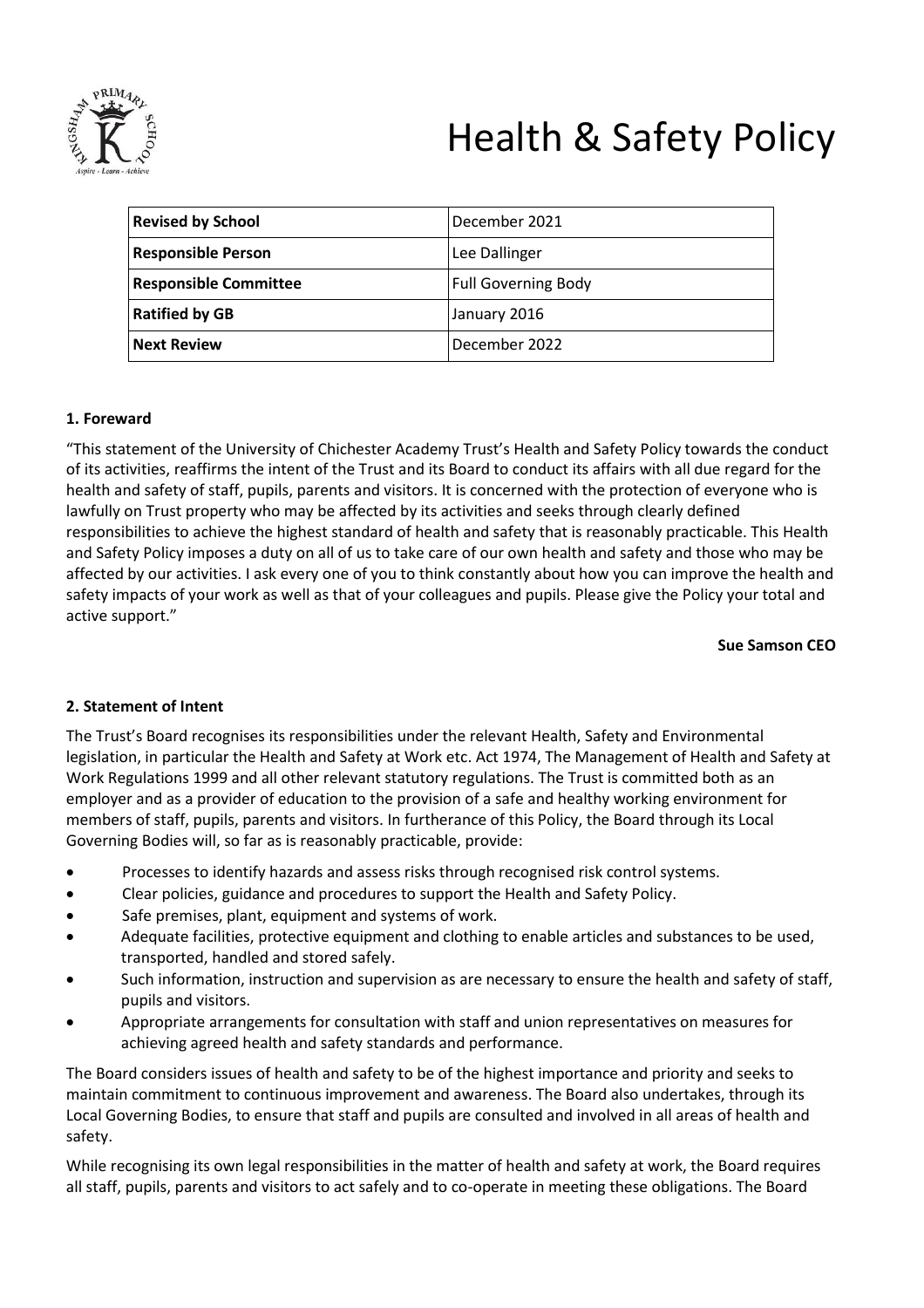believes that health and safety at work is the responsibility of all. It will encourage employees to take an active role in ensuring that a safe working environment is maintained.

This policy will be reviewed as appropriate by the Trust, taking into account any new legislation or practices that may affect this document.

# **3. Introduction: The legal position**

The concept that employees should be safe at work is not a recent phenomenon. Legislation was developed in the 1970s to streamline the many different statutes governing safety issues making management responsible for the provision and maintenance of adequate standards and policies. Although there are many different statutes governing safety issues, health and safety is not only governed by legislation. Under what is known as 'common law' all employers have a duty of care imposed on them to protect their employees. There is also a term implied into all employment contracts requiring employees to comply with the Trust's health and safety policies and guidelines.

The legislation relating to health and safety is extensive. One of the most important statutes is the Health and Safety at Work etc Act 1974 (HASAWA). All work places are covered by this legislation which states that an employer must do everything reasonably practicable to provide a safe and healthy workplace with adequate welfare facilities. HASAWA has been supported and extended by various sets of regulations, codes of practice and guidance, all of which deal with various aspects of health and safety.

The organisation and management of health and safety is a corporate responsibility and failure to comply with health and safety requirements can have serious consequences – for the Trust, the Board, Governing Bodies and individuals. Health and safety law states that organisations must provide a written health and safety policy; assess risks to staff, pupils, partners, stakeholders and any other people who could be affected by the activities of the Trust; arrange for the effective planning, organisation, control, monitoring and review of preventive and protective measures; ensure that staff and pupils have access to competent health and safety advice; and consult staff about their risks at work and current preventive and protective measures. Responsibility for Health and Safety is delegated to academies in the Scheme of Delegation

# **4. Health and safety at work: risks and benefits**

Addressing health and safety should not be seen as a regulatory burden: it offers significant opportunities. Benefits include:

- Reduced costs and reduced risks accidents are fewer, the threat of legal action is lessened, employee absence and turnover rates are lower.
- Improved standing among collaborative partners and suppliers.
- A better reputation for corporate responsibility among pupils and members of the community.
- Increased productivity employees and pupils are healthier, happier and better motivated

# **5. Essential principles**

It is the policy of the Trust to comply with the legal obligations outlined in HASAWA, the Management of Health and Safety at Work Regulations 1999 and any other relevant statutory provisions by delegating to school Governing Bodies the responsibility for ensuring:

- The provision of a safe and healthy working environment with adequate facilities and arrangements for welfare.
- Physical equipment and structures are maintained to be intrinsically safe and without risks including the means for accessing the workplace and exiting from it.
- Information, instruction, supervision and training are provided to ensure safety by competent personnel. Prescribed information will also be supplied to non-employees e.g. visitors and contractors, about any work that might affect their health and safety.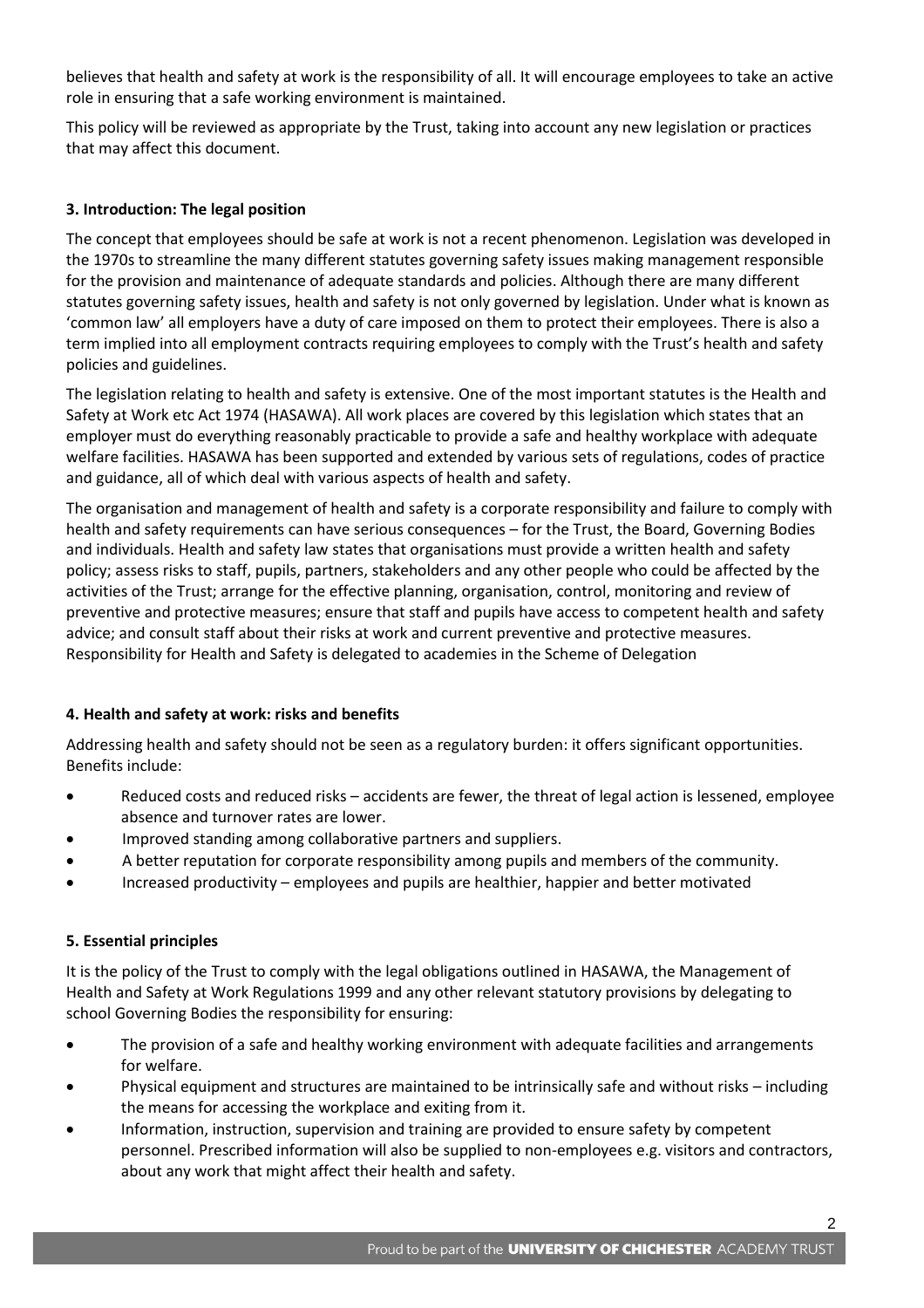- Procedures are drawn up and reviewed for the safe use of equipment, safe systems of work, and the safe use, handling and storage of materials.
- Training is provided and reviewed for employees and for those appointed as health and safety coordinators/fire wardens/risk assessors/first aiders.
- The provision and use of protective clothing and equipment where necessary.
- That medical advice is available where needed.
- Arrangements are put in place for the periodic inspection of work places and methods of working and the monitoring of any corrective action necessary.
- Arrangements are in place to ensure that consultation is facilitated between management, employees and their union representatives.
- Sufficient time and other resources are given to employees with health and safety duties to allow them to discharge these duties effectively.

The Health and Safety Policy will evolve over time, e.g. in the light of major organisational changes such as restructuring or a significant acquisition. At a minimum, the School and its Local Governing Body will review and update this policy annually.

# **6. Leading Health and Safety**

The Trust expects Local Governing Bodies to ensure that health and safety is integrated with other core management functions and that all employees and pupils are equipped with the necessary information, instruction, training and supervision to carry out their responsibilities. This includes:

- **1.** Strong and active leadership from the top:
- **2.** Employee involvement:
- **3.** Assessment and review:

The Board expects the Governing Body to do this by purchasing third party expert support for H&S, either by taking out a local authority SLA or by engaging another professional to offer a similar service; this must include an annual audit.

# **7. Key Health and Safety Roles**

Key Health and Safety Roles can be found on the Health & Safety notice board in the staff room.

# **8. The Organisation**

# **8.1. Employer Responsibility**

The overall responsibility for health and safety at Kingsham Primary School is held by *The University of Chichester Academy Trust* who will:

- Ensure that health and safety has a high profile
- Ensure adequate resources for health and safety are made available
- Consult and advise staff regarding health and safety requirements & arrangements
- Periodically monitor and review local health and safety arrangements

# **8.2. Responsible Manager**

The responsible manager for the premises is the Headteacher who will act to:

- Develop a safety culture throughout the school/premises/organisation
- Consult staff and provide information, training and instruction so that staff are able to perform their various tasks safely and effectively
- Assess and control risk on the premises as part of everyday management
- Ensure a safe and healthy environment and provide suitable welfare facilities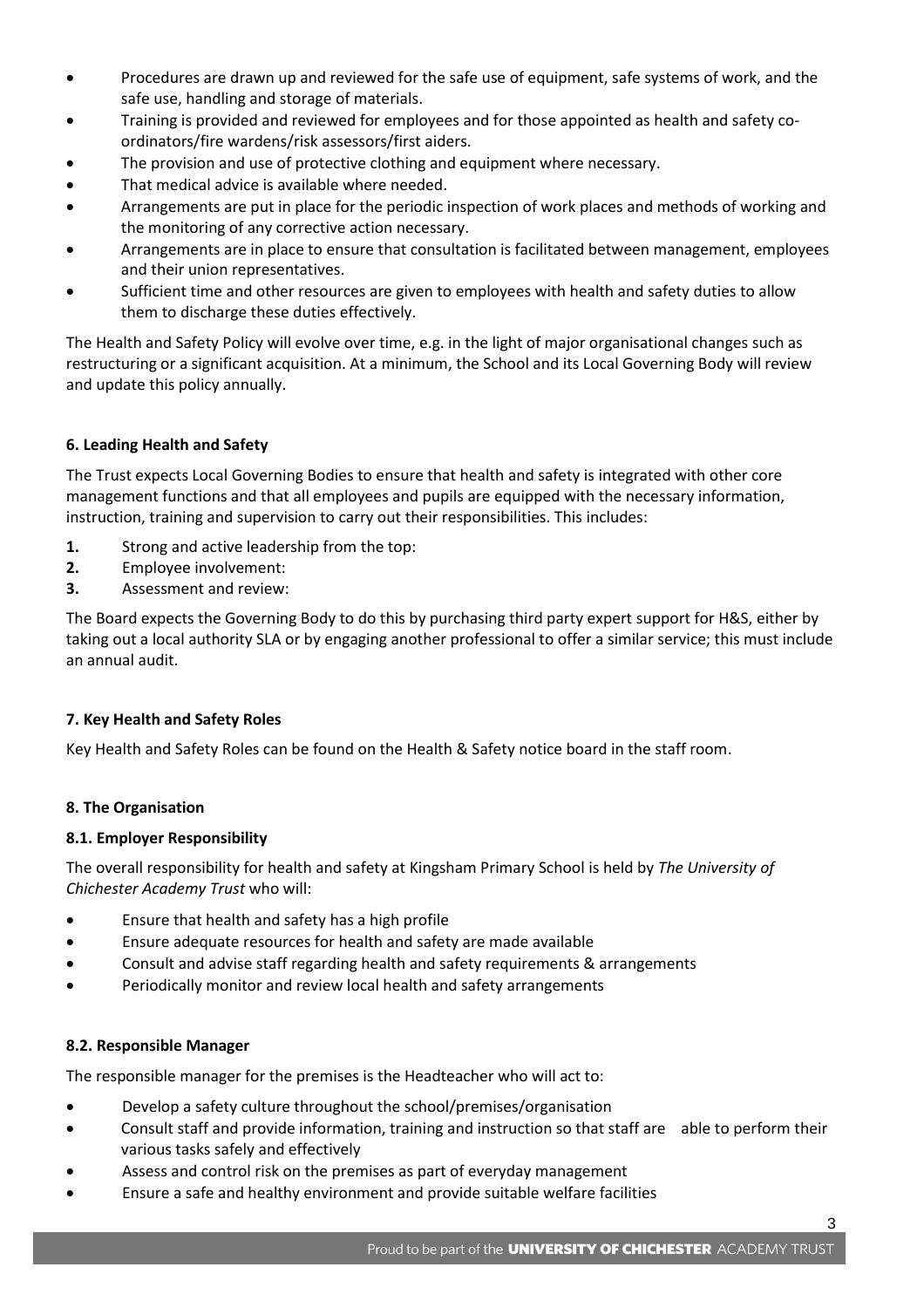- Make operational decisions regarding health and safety
- Ensure periodic safety tours and inspections are carried out
- Ensure significant hazards are assessed and risks are managed to prevent harm
- Ensure staff are aware of their health and safety responsibilities
- Periodically update governing bodies/partnerships as appropriate
- Produce, monitor and periodically review all local safety policies and procedures

# **8.3. Senior Leadership Team (SLT)**

The HT will be supported by members of the Senior Leadership Team (SLT), including the Deputy Headteacher and Business Manager.

# **8.4. Designated Safeguarding Lead (DSL)**

The Designated Safeguarding Lead is the person appointed to take lead responsibility for child protection issues in school and is a senior member of the SLT.

The DSL for the school is the Deputy Head. The deputy DSL is the Headteacher.

# **8.5. All Staff (including volunteers)**

All staff have a statutory obligation to co-operate with the requirements of this policy and to take care of their own health and safety and that of others affected by their activities by:

- Supporting the school/premises/organisation health and safety arrangements
- Ensuring their own work area remains safe at all times
- Not interfering with health and safety arrangements or misusing equipment
- Complying with all safety procedures, whether written or verbally advised, for their own protection and the protection of those who may be affected by their actions
- Reporting safety concerns to their staff representative or other appropriate person
- Reporting any incident that has led, or could have led to damage or injury
- Reporting to the Site Maintenance Co-ordinator any defects in equipment, structures or safety procedures, however trivial it might seem, which they are aware of and incidents which have led or might have led to injury or damage.
- Assisting in investigations due to accidents, dangerous occurrences or near-misses
- Not acting or omitting to act in any way that may cause harm or ill-health to others
- Acting with due care for the health, safety and welfare of themselves and others and co-operating with managers by complying with instructions and procedures for safe working.
- Not intentionally or recklessly interfering with or misusing anything provided in the interests of health, safety or welfare.
- Evacuating pupils promptly from teaching rooms in the case of emergency situations and fire drills, in accordance with Trust and school procedures.
- Making proper use of protective clothing and safety equipment provided (in accordance with any training or instruction provided by the school), reporting any loss or obvious defect in that equipment and taking reasonable care of it.
- Making sure that an appropriate and accurate record is made on the school's accident/incident report form, following an accident or near-miss which has (or could have) led to injury or ill-health and reported to the Health and Safety Officer.
- Taking responsibility for the safety of pupils and visitors, ensuring that any proposed new activity is risk assessed before the activity commences.
- Ensuring risk assessments are conducted and followed where appropriate (e.g. for field trips, work in laboratories or workshops) and all those who may be affected are advised of relevant findings and risk reduction strategies.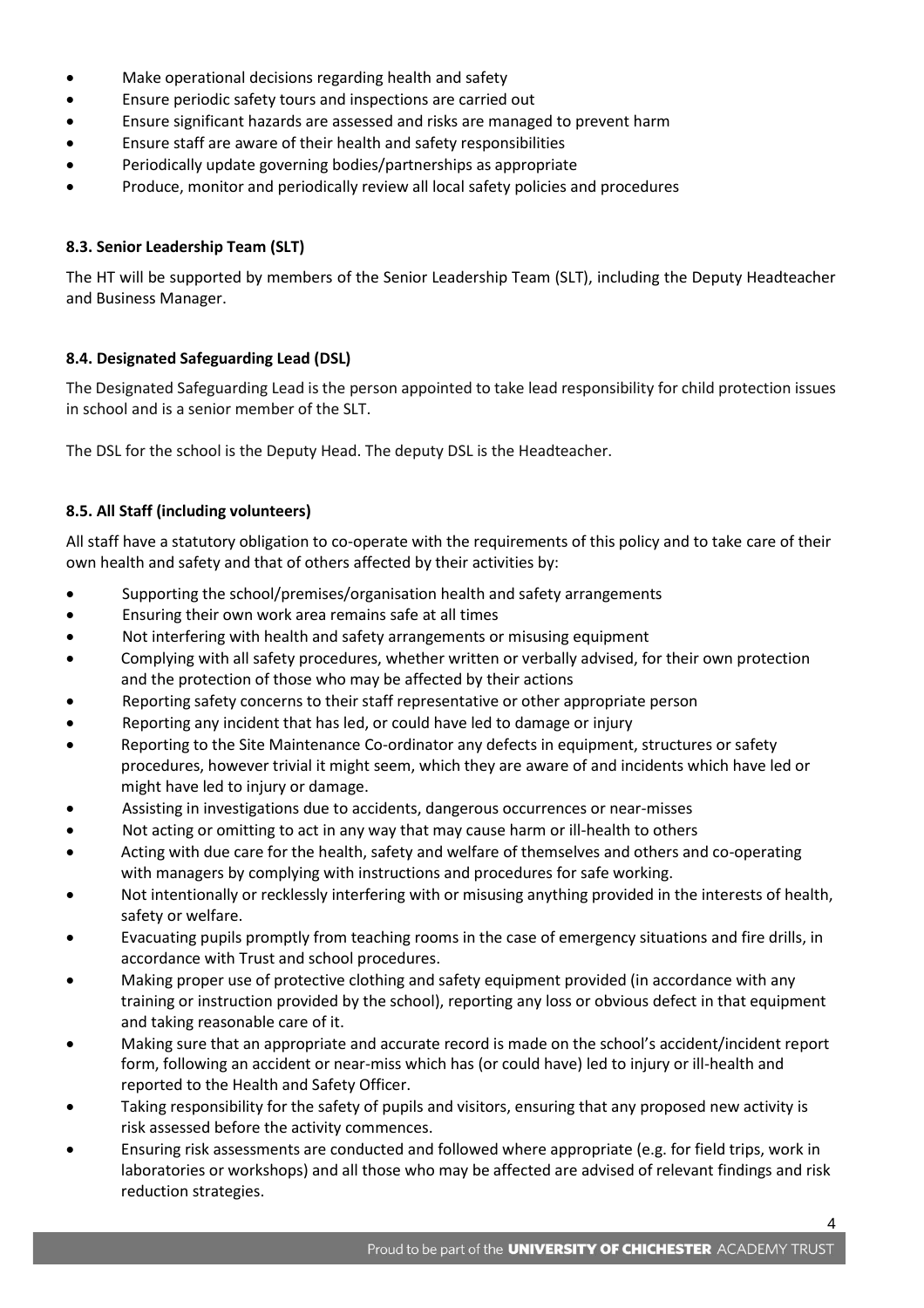# **8.6. Site Maintenance Co-ordinator**

The Site Maintenance Co-ordinator is responsible for undertaking a wide range of typical health and safety related duties on behalf of, and under the direction of the responsible manager. He/she is to work within the parameters of any provided training and in accordance with risk assessments and the on-site safe working practices. He/she is to work within their level of competence and seek appropriate guidance and direction from the Headteacher/responsible manager and/or RW Safety Solutions as required.

# **8.7. On-Site Health & Safety Officer**

The Health and Safety Officer undertakes a vital role in ensuring safe and compliant working practices in the school. They act as a liaison between their school and the academy's advisers on health and safety and are required to attend training to help them in their role. The officer:

- Undertakes training to carry out regular workplace inspections and to report health and safety concerns and deficiencies, ensuring that any recommendations or remedial actions are acted upon within an appropriate time frame.
- Maintains a health and safety file and completes any necessary health and safety returns.
- Provides advice and guidance on all matters relating to health and safety for staff, pupils and visitors.
- Takes the lead responsibility for reviewing and monitoring the effectiveness of health and safety policies, procedures and systems.
- Periodically implements a health and safety audit programme and addresses all issues raised
- Develops health and safety policies and guidance and ensures staff and receiving adequate training.
- Reports health and safety concerns and outcomes to the governing body
- Takes responsibility for investigating and reporting any relevant accidents or near-misses to the Health and Safety Executive.

The current Health and Safety Officer is the School Business Manager. The Business Manager is supported in the completion of this role by the Site Maintenance Co- ordinator.

# **8.8. All Teachers & Supervisors**

The responsibility of applying local safety procedures on a day-to-day basis rests with the teachers and supervisors. Where any new process or operation is introduced in the area of their responsibility, they are to liaise appropriately so that the associated risks are assessed and any precautions deemed necessary are implemented. They are to ensure that all new members of staff under their control are instructed in their own individual responsibilities with regards to health and safety, and they will appropriately monitor those new staff. They are to make periodic inspections of their areas of responsibility, taking prompt remedial action where necessary to control risk. All Teaching staff are asked to complete a Classroom Checklist once per term.

# **8.9. Health and Safety Committee**

The purpose of the safety committee is to assist in the assessment of safety related matters and provide appropriate support to the responsible manager/Headteacher. The safety committee is to periodically meet to monitor and discuss on-site health and safety performance, and recommend any actions necessary should this performance appear or prove to be unsatisfactory. Safety committee staff will be kept informed of all changes in practices and procedures, new guidance, accidents, incidents and risk related matters.

The safety committee consists of the Health and Safety Governor, the On Site Health and Safety Officer, the Site Maintenance Co-ordinator and the staff Health and Safety Representative. The committee meet once per term.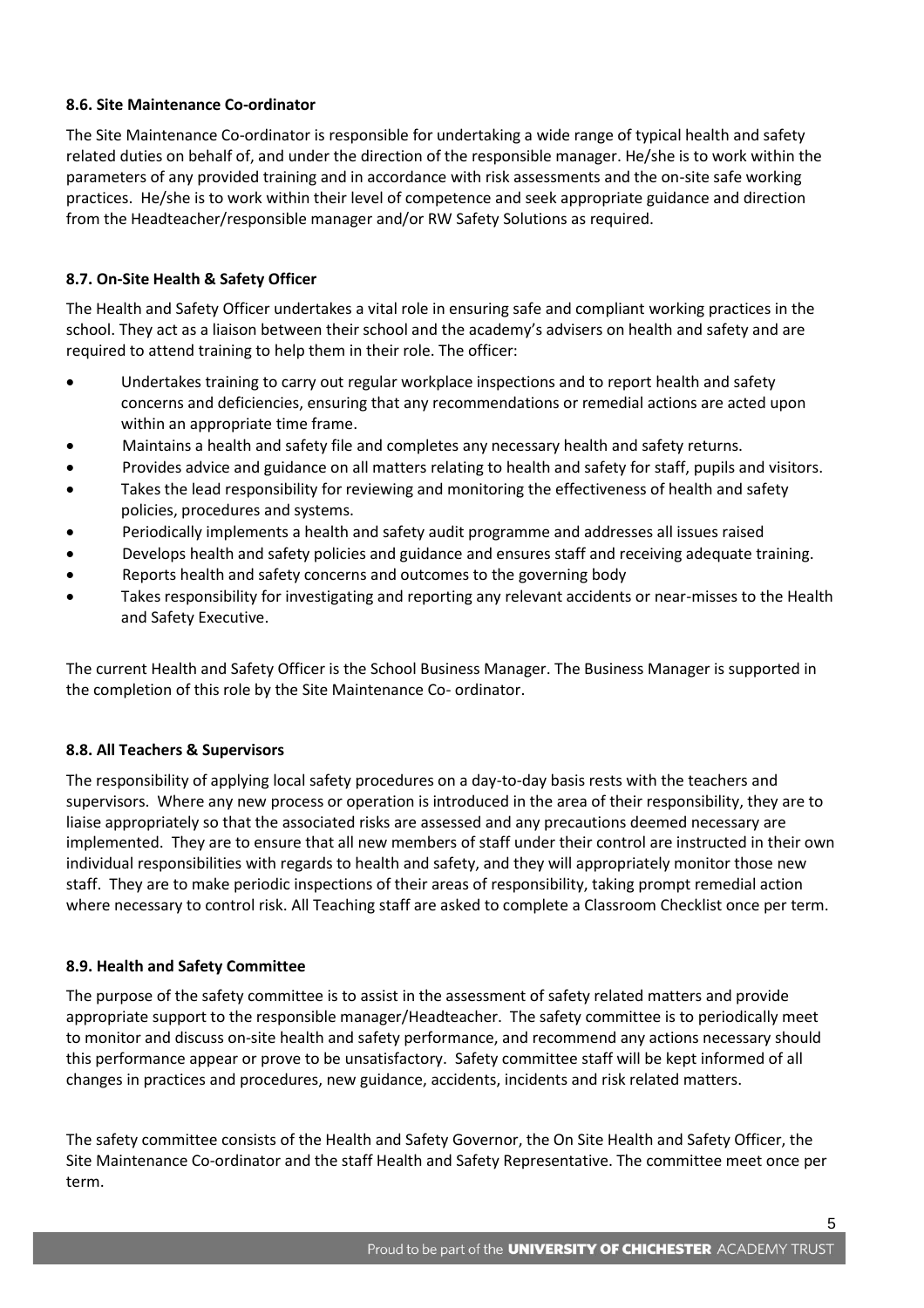# **8.10. Health & Safety Representative**

The premises health and safety representative (whether a member of staff who is union appointed, or nonunion and locally nominated) will represent the staff with regard to their health and safety at work. He/she is expected to promote a positive safety culture throughout the premises and carry out the health and safety duties appropriate to their role in accordance with current guidance and legislative requirements.

The current Health and Safety representative is Dawn Tarrant.

# **8.11. Fire Safety Co-ordinator**

Site Maintenance Co-ordinator is the fire safety co-ordinator who is the competent person for fire safety on the premises and acts on behalf of the responsible manager. He/she is to attend an appropriate fire safety training course and refresh this training every three years. The fire safety co-ordinator is responsible for the local management and completion of day-to-day fire safety related duties and upkeep of the fire safety manual.

The fire safety co-ordinator is responsible for fire safety on the premises and acts on behalf of the responsible manager (the Headteacher). The fire safety co-ordinator is responsible for the local management and completion of day- to-day fire safety related duties and upkeep of the fire safety manual.

The fire safety co-ordinator is to work within their level of competence and seek appropriate guidance and direction from the Headteacher, the Business Manager and/or the University of Chichester Academy Trust as required.

The fire safety co-ordinator is to work within their level of competence and seek appropriate guidance and direction from the Business Manager, Headteacher and/or RW Safety Solutions as required.

The nominated fire safety co-ordinator is the site maintenance co-ordinator. Other fire safety co-ordinators include the Business Manager

# **8.12. Legionella Competent Person**

The nominated competent person for Legionella acts on behalf of the Headteacher to provide the necessary competence to enable Legionella to be managed safely.

The Legionella competent person will ensure that all periodic and exceptional recording, flushing, cleaning and general Legionella management tasks are correctly completed and recorded in accordance with departmental and corporate requirements. He/she will advise the nominated Health and Safety officer of any condition or situation relating to Legionella which may affect the safety of any premises users. He/she is to work within their level of competence and seek appropriate guidance and direction from the Business Manager, Headteacher, and the University of Chichester Academy Trust as required.

The nominated competent person is the Business Manager.

# **8.13. Asbestos Competent Person**

The nominated competent person for asbestos on the premises acts on behalf of the Headteacher to provide the necessary competence to enable asbestos to be managed safely.

The asbestos competent person will ensure that all staff have a reasonable awareness of asbestos management and dangers. He/she is to ensure that the appropriate staff are competent in the use of the asbestos register and that asbestos is managed in accordance with departmental and corporate requirements. He/she will advise the Headteacher of any condition or situation relating to asbestos which may affect the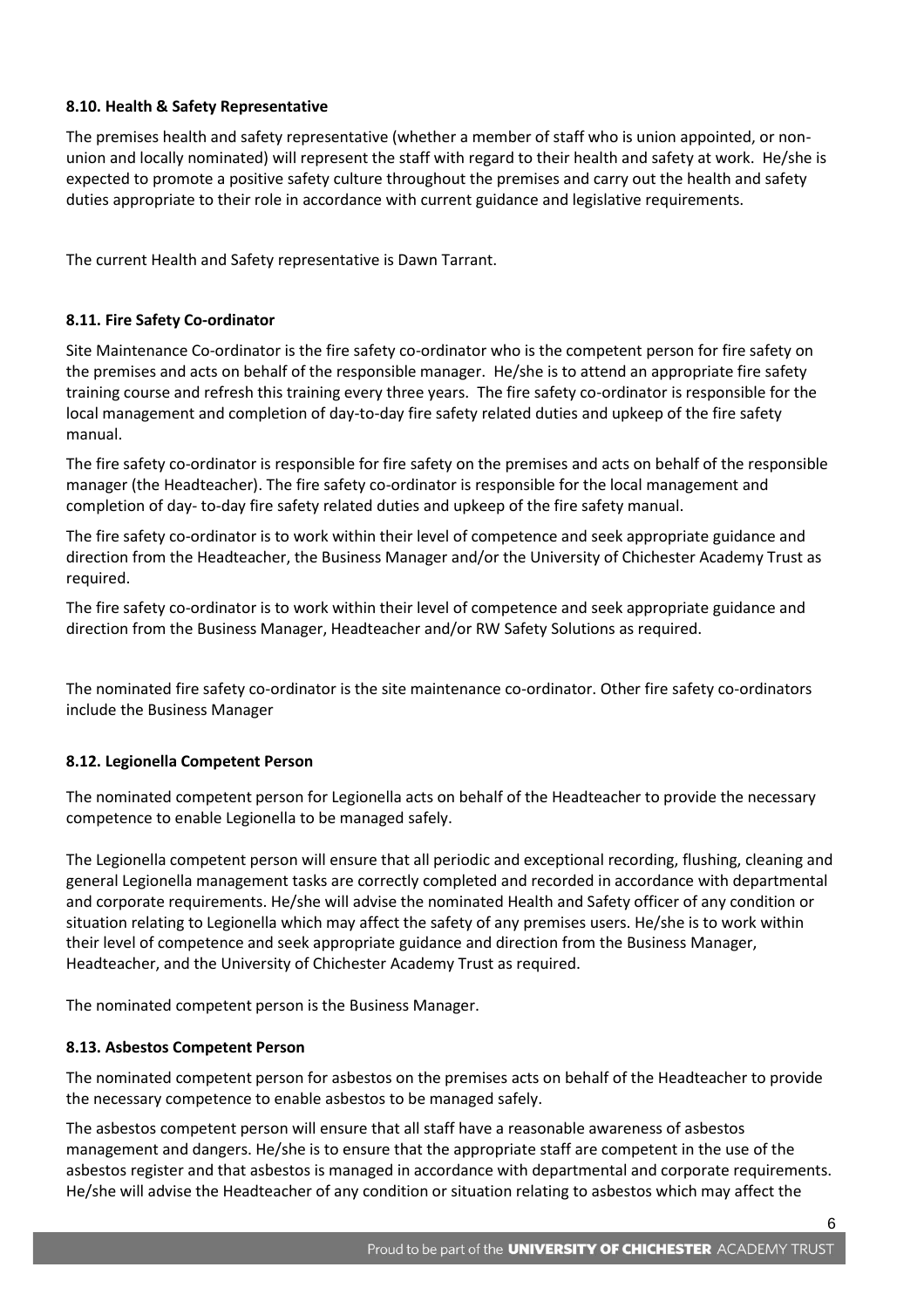safety of any premises users. He/she is to work within their level of competence and seek appropriate guidance and direction from the Headteacher, The University of Chichester Academy Trust and/or the Children's Services Health and Safety Team as required*.*

The nominated competent person is the Business Manager.

# **8.14. Accident Investigator**

The Accident Investigator will lead on all accident investigations in accordance with school procedures. They will attend appropriate refresher training every three years and will work within their level of competence, seeking guidance and direction from the schools appointed Health and Safety consultant, RW Safety Solutions, as required.

The on-site trained accident investigators are the Business Manager and Site Maintenance Co-ordinator.

# **8.15. Educational Visits Co-ordinator (EVC)**

All educational visits off site must be authorised by the EVC. The EVC will have completed EVC training a minimum of once every three years.

The schools EVC is the Headteacher.

# **8.16. Cleaning Lead**

The Business Manager has overall responsibility for cleaning within the school. The Business Manager is supported in this role, on a daily basis, by the Site Maintenance Co-ordinator who manages the cleaners and reports back any issues.

A communication diary is available for all cleaning / premises staff in order to share information or notification of issues.

# **8.17. Extra Curricular Clubs**

Activities before and after school are the responsibility of the member of staff managing the activity. Permission is to be sought from the HT to run an activity or club, and a Risk Assessment undertaken to ensure the activity or club conforms to all health & safety legislation, guidance and School process. Risk Assessments are reviewed annually.

# **8.18. Out of School Hours Club**

Overall responsibility for the Out of School Hours club sits with the Business Manager. Risk Assessments are undertaken for any activity that differs from the normal operating procedures of the school, for example, going on a local trip to the park. Staff running the Out of School Hours Club are all Paediatric First Aid trained and have access to all appropriate information regarding the children in the club.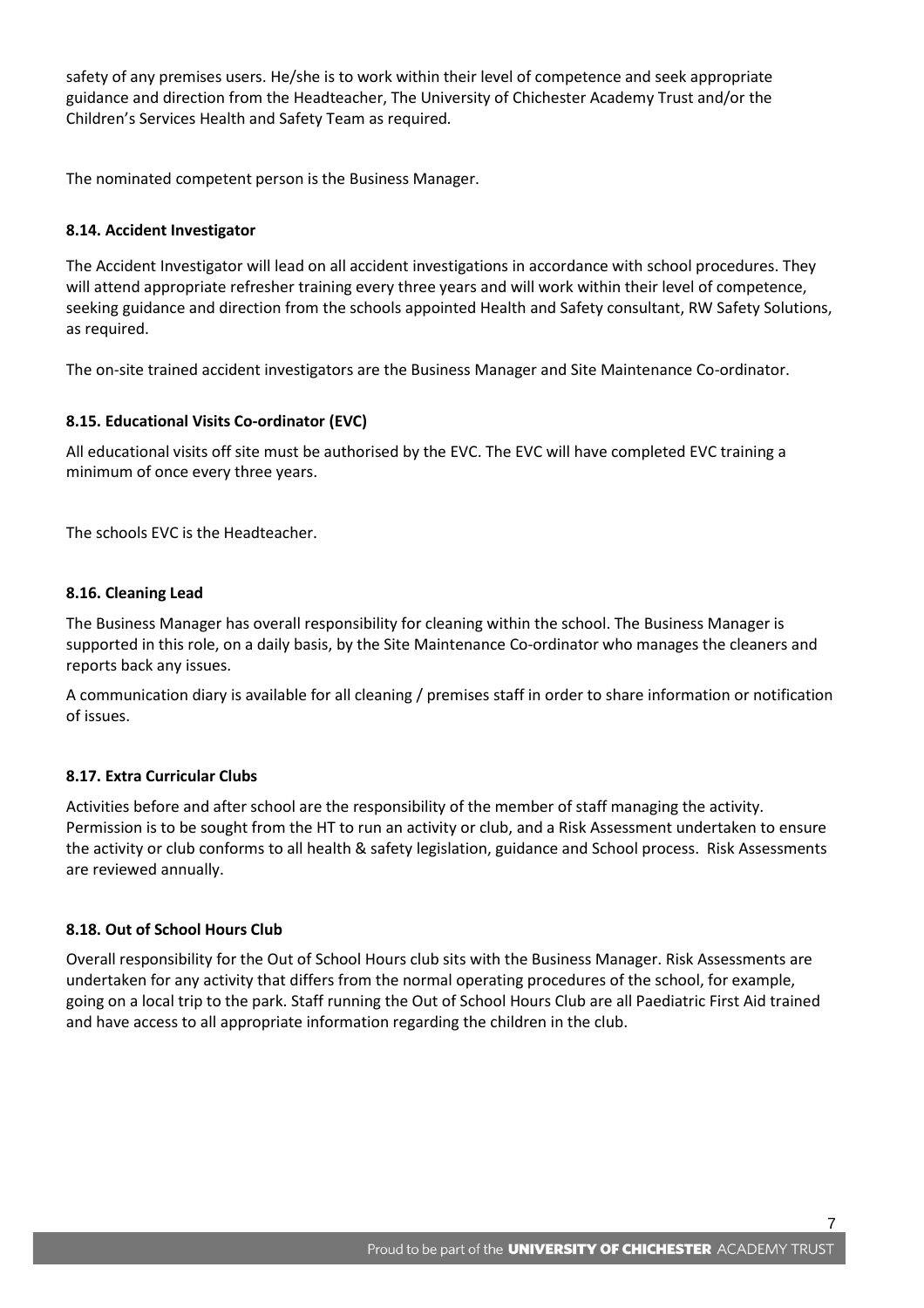# **8.19. First Aid Lead**

The Welfare Assistant leads on First Aid and is responsible for ensuring all first aid supplies are in date and appropriate for the school. The First Aid lead is supported by the Business Manager and together ensure that the First Aid policy is shared with all staff and being followed correctly.

#### **8.20. Lettings Lead**

The Business Manager is responsible for lettings including the general administration and day to day liaison with facility hirers. On site liaison with facility hirers is undertaken by the Business Manager and the Site Maintenance Co-ordinator.

#### **8.21. PEEP's Manager**

The PEEP's (Personal Emergency Evacuation Plans) Manager for the school is the SENCO. The SENCO leads on the creation and management of PEEP's for all pupils and staff requiring specific additional assistance or considerations, particularly relating to the School's Emergency Evacuation Plan.

Each pupil or member of staff with a PEEP in place is individually advised of the Evacuation Procedure. A termly review / refresher is undertaken with all individuals. All members of staff who work with the pupil is fully briefed on the Evacuation Procedure and individual pupil / staff PEEP's.

Copies of individual PEEP's are kept in the individuals pupils classroom, in the office, in the staffroom and in the emergency evacuation bag.

#### **8.22. Health & Safety Assistance & Advice**

RW Safety Solutions is the competent source of safety guidance for the school/organisation as required under Reg 7 of the Management of Health & Safety at Work Regulations 1999. Where incident, issues or concerns arise beyond the level of understanding or knowledge in the school/organisation, then advice from RW Safety Solutions must be sought.

#### **9. Health and Safety Arrangements**

The following arrangements for health and safety have been developed in accordance with the Management of Health and Safety at Work Regulations 1999. These arrangements set out all the health and safety provisions for Kingsham Primary School and are to be used alongside other current school/premises procedures and policies.

In carrying out their normal functions, it is the duty of all managers and staff to act and do everything possible to prevent injury and ill-health to others. This will be achieved in so far as is reasonably practicable, by the implementation of these arrangements and procedures.

# **9.1. Accident/Incident Reporting & Investigation**

All accidents and incidents to staff, visitors, pupils and contractors are recorded in the schools electronic accident book which is on Smartlog. Smartlog can be accessed by staff members using the shortcut on all school devices. It can also be downloaded as an app.

Any minor accident or incident to a pupil, such as a grazed knee, are recorded on an accident slip and sent home with the pupil. This accident book is kept in the Welfare room.

Currently the School Business Manager is the nominated person responsible for ensuring all accidents and incidents are investigated and reported as necessary. Together with the Governor responsible for Health and Safety, the Business Manager will monitor these accidents and incidents in order to identify trends and report to the governing body. Any major accident or incident that fall under RIDDOR must be reported to the HSE via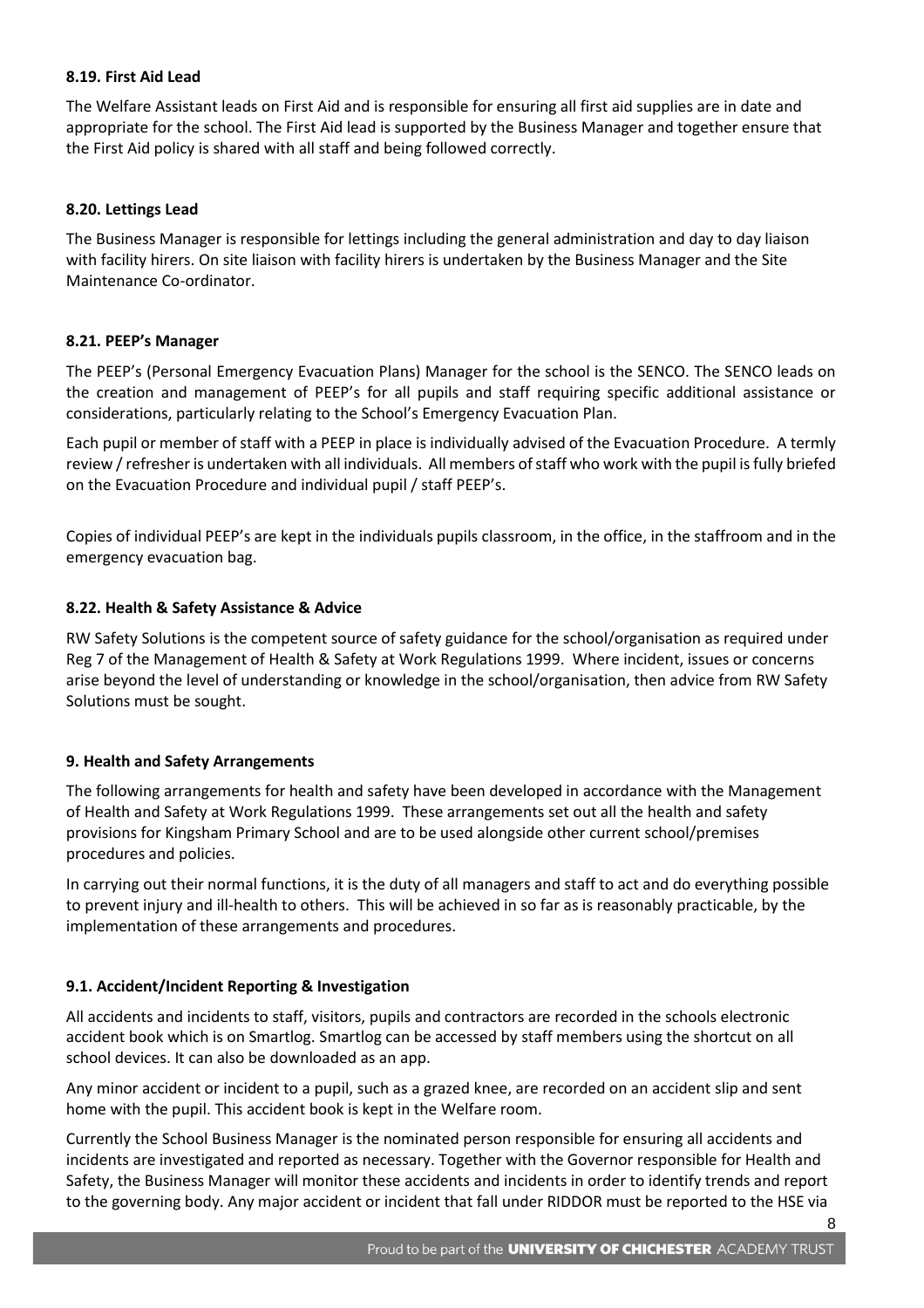the HSE website. The more serious accidents that are notifiable to the Health & Safety Executive (HSE) are to be initially discussed with RW Safety Solutions and reported using the HSE's online RIDDOR (F2508) reporting system. **See Appendix 2 for more information on RIDDOR.**

All significant accidents, incidents and near-misses are to be immediately reported to the responsible manager/headteacher. The trained accident investigator is to always conduct a documented investigation into more serious incidents. The purpose and intended outcome of the investigation is to identify the immediate and underlying causes of the accident so as to be able to implement appropriate measures to prevent reoccurrence.

The school must keep records of accident and incident reports that they have made during the year by keeping a copy of the report form. Accident and incident reports must be kept for a period of three years (the Health and Safety Officer will keep records for longer than this). In addition, records must be kept of the steps taken after an incident has occurred, including details where applicable on accident investigations, risk assessment, subsequent decisions on amendments to procedure and, where necessary, related communications.

Premises hirers and community/extended service/third party users must report all incidents related to unsafe premises or equipment to the site maintenance co-ordinator or school office, who will appropriately report and investigate each incident. Incidents related to the user's own organised activities are to be reported by them in line with their own reporting procedures.

# **9.2. Near Miss Reporting**

Staff are encouraged to report all Near Misses via the Smartlog system. This enables the Business Manager and Site Maintenance Co-ordinator to identify and rectify potential issues before they turn in to accidents.

# **9.3. Asbestos Management**

Asbestos management on site is controlled by the asbestos competent person. The asbestos register is located at The Front Office and is to be shown to all contractors who may need to carry out work on site. Contractors must sign the register as evidence of sighting prior to being permitted to commence any work on site. Any changes to the premises' structure that may affect the asbestos register information will require recording in the asbestos register.

Under no circumstances must staff drill or affix anything to walls that may disturb materials without first checking the register and/or obtaining approval from the competent person.

Any damage to any structure that possibly contains asbestos, which is known or identified during inspection, should be immediately reported to the responsible manager/headteacher and/or the asbestos competent person who will immediately act to cordon off the affected area and seek appropriate advice. Any contractor suspected to be carrying out any unauthorised work on the fabric of the building should be immediately stopped from working and immediately reported to the responsible manager/headteacher and/or asbestos competent person.

# **9.4. Administration of Medicines**

Arrangements regarding medicines are set out in the Administration of Medicines Policy.

# **9.5. Child Protection**

Arrangements regarding child protection are set out in the Child Protection Policy.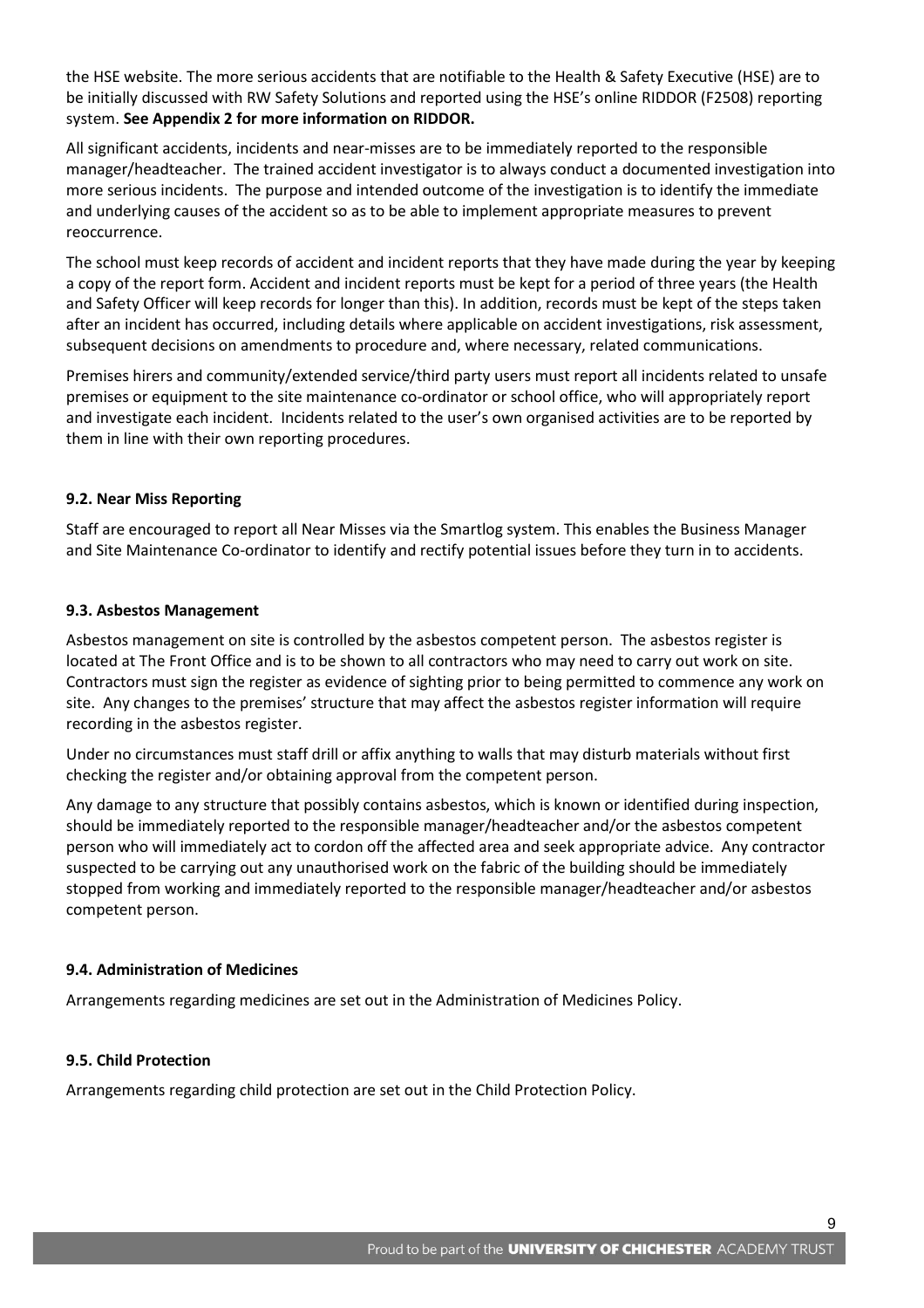# **9.6. Community Users/Lettings/Extended Services**

The responsible manager/Headteacher will ensure that:

- Third parties and other extended service users operate under hire agreements
- A risk assessment for the activity is completed
- The premises are safe for use and is always inspected prior to, and after each use
- Means of general access and egress are safe for use by all users
- All provided equipment is safe for use
- Fire escape routes and transit areas are safe and clear of hazards
- Hirers/users are formally made aware of fire safety procedures and equipment

# **9.7. Contractors on Site**

All contractors must report to the main reception upon arrival and departure. They will

- Sign the visitors book and asbestos register
- Be provided with a fire safety brief immediately upon arriving, prior to them commencing their work
- Be issued with the local written contractor induction brief that includes all relevant details of fire safety procedures and local safety arrangements
- Comply with the school's safety policies and safe working procedures
- Report any breaches of safety to the Headteacher or Business Manager at the earliest opportunity
- Be appropriately supervised at all times
- Provide risk assessment and safe working systems for inspection by the school
- Be appropriately supervised dependent upon the type of work, levels of perceived risk and length of time the work will take to complete

Contractors must provide the school with their Risk Assessments & Method Statements (RAMS) for the proposed works that they intend to carry out in advance. Works may not commence without the school receiving and checking these documents.

School staff are responsible for monitoring work areas and providing appropriate supervision, more so where the contractor's work may directly affect staff and pupils on the premises.

# **9.8. Curriculum Activities**

All safety management and risk assessments for curriculum based activities will be carried out under the control of the relevant Heads of Department and subject teachers using the appropriate codes of practice and safe working procedural guidance for Design & Technology, Science, Music, Physical Education & Sport, Art, Swimming and Drama as issued by CLEAPSS, HIAS and local council requirements as appropriate. Heads of Department and the appropriate subject teachers will be responsible for local risk management and ensuring that maintenance of equipment and premises in their areas of the curriculum are managed safely following the appropriate guidance.

# **9.9. Display Screen Equipment**

All identified users must complete periodic workstation assessments and any issues will be actioned by the Business Manager. Workstation assessments are to be routinely reviewed at intervals not exceeding three years.

# **9.10. Electrical Equipment**

The responsible manager/headteacher will ensure that:

- Only authorised and competent persons are permitted to install or repair equipment
- Where 13-amp sockets are in use, only one plug per socket is permitted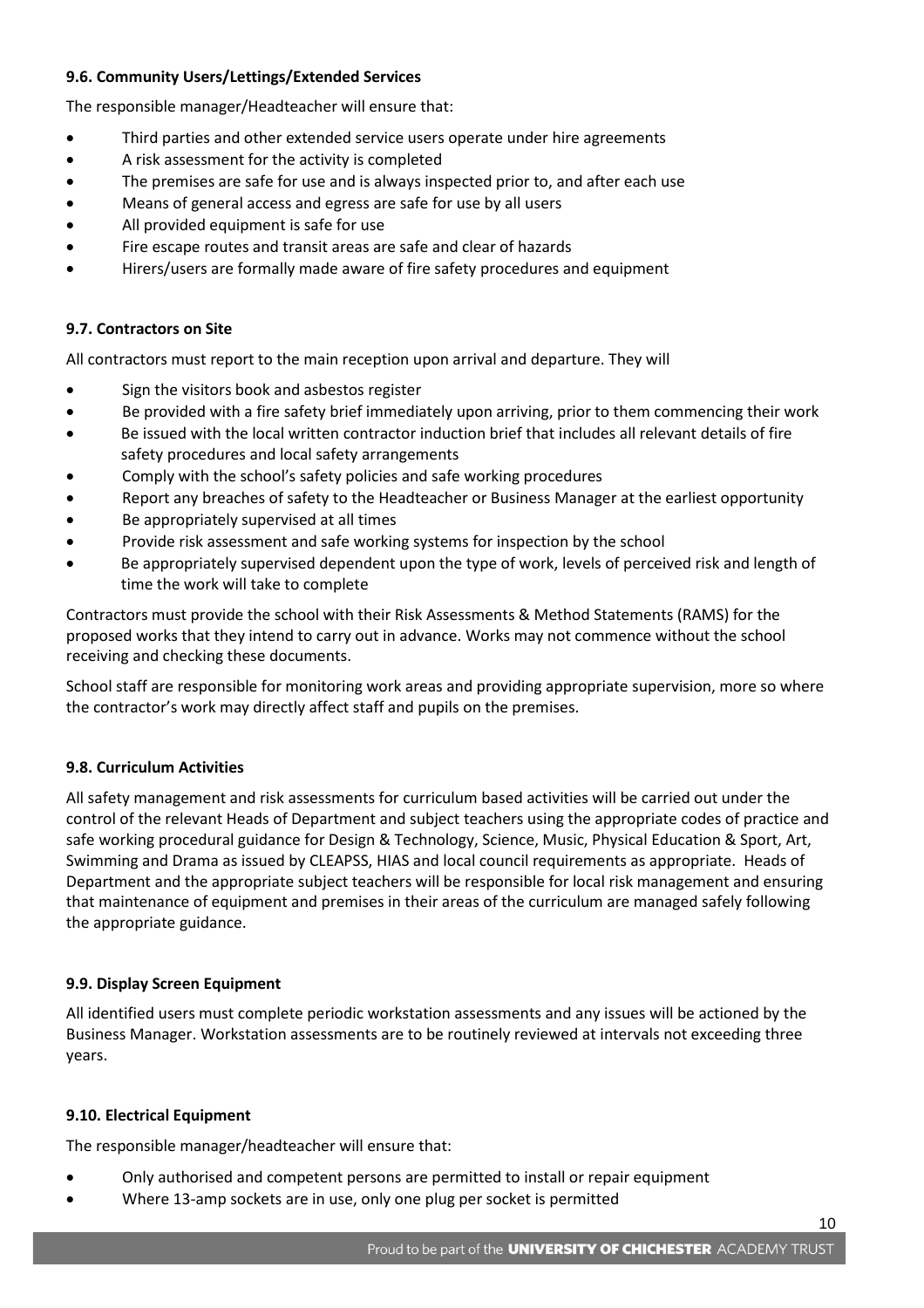- Equipment is not to be used if found to be defective in any way
- Defective equipment is to be reported & immediately taken out of use until repaired
- All portable electrical equipment will be inspected/tested on the following basis;

| Hard wired items         | Every third year  |
|--------------------------|-------------------|
| IT Equipment             | Every second year |
| All other portable items | Annually          |

- Equipment testing/inspection can only be carried out by a competent person.
- The competent person to be used is Calbarrie
- Private electrical equipment is not to be brought onto the premises or used unless its use is approved by management.
- New equipment must be advised to the responsible manager/headteacher in order that it can be added to future PAT testing schedules
- Periodic Electrical Installation Inspection & Testing (Fixed Wire) testing will be carried out every 5 years by a the schools appointed contractor. Currently this contractor is Wings Technical.

Any defective or suspected defective equipment, systems of work, fittings etc must be reported to Site Maintenance Co-ordinator and attended to as soon as possible.

# **9.11. Critical Incident Plan**

The Critical Incident Plan covers all emergency situations and evacuations that could occur, these include but are not limited to, fire, flood, intruder, collapse of the building, pandemic, and major road collision on the A27. All staff will receive training on critical incidents at their induction and then annually at the start of each academic year. A copy of the plan is available in the staff room and staff will be notified of any amendments that occur between annual training sessions.

Personal Emergency Evacuation Plans are to be completed, provided and exercised for any vulnerable persons to be able to ensure safe, assisted evacuation in the event of an emergency incident.

# **9.12. Fire Safety**

Arrangements regarding fire safety are set out in the school/premises fire safety policy. The fire safety coordinator is the competent person for fire safety on the premises and is the immediate point of contact for all fire safety related enquiries on site.

The responsible manager/headteacher will ensure through the fire safety co-ordinator that:

- All staff are to complete fire safety training at intervals not exceeding three years
- Fire safety procedures are readily available for all staff to read
- Fire safety information is provided to all staff at induction and periodically thereafter
- Fire safety notices are posted in the key areas of the building close to the fire points
- Evacuation routes and assembly points are clearly identified
- Staff are aware of their own responsibilities for knowing the location of fire points and fire exits. They should also know the location of the assembly point in the event of fire
- All staff are familiar with the flammable potential of materials and substances that they use and exercise maximum care in their use, especially with those marked *flammable*
- Fire evacuation procedures, fire safety training and fire alarm testing are carried out in accordance with corporate guidance and the premises fire safety manual
- The fire risk assessment is reviewed annually by the fire safety co-ordinator and amended as new hazards or required amendments are identified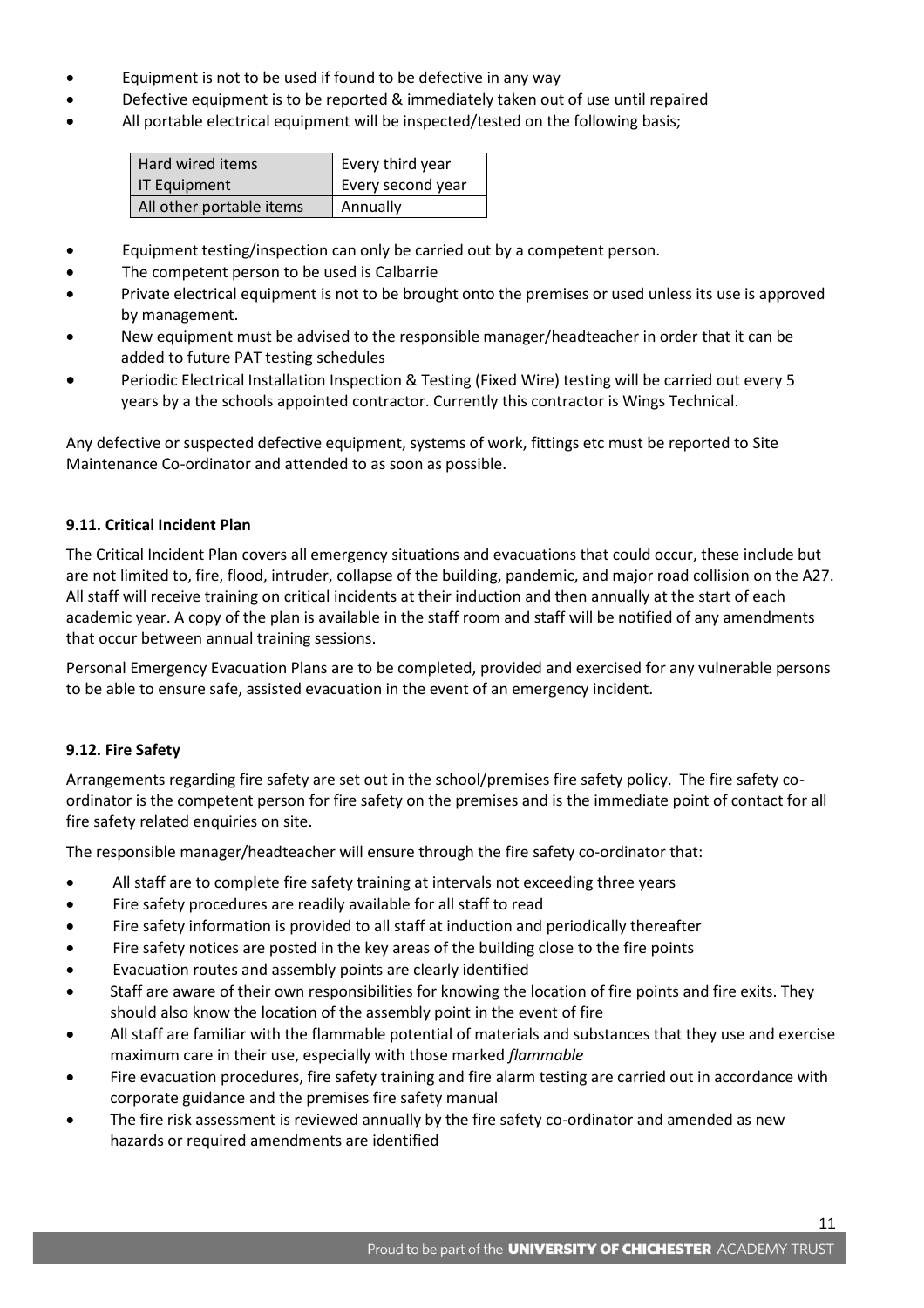# **9.13. First Aid**

Arrangements regarding first aid provision are set out in the First Aid Policy. The names and locations of the first aid trained staff on site are listed in the first aid policy and also clearly signposted around the school.

First aid is never to be administered by anyone except first aid trained staff with in-date training certification, operating within the parameters of their training.

# **9.14. General Equipment**

All general equipment requiring statutory inspection and/or testing on site *(eg. boilers, hoists, lifting equipment, local exhaust ventilation, PE equipment, climbing apparatus)* will be inspected by appropriate competent contractor.

The equipment log can be found,

- Electronically stored in Staff Shared> Policies, Procedures and Important Documents> Health and Safety
- Paper version stored in the school office in the Equipment Checks folder.

Equipment is not to be used if found to be defective in any way. Defective equipment is to be reported and immediately taken out of use until repairs can be carried out.

# **9.15. Good Housekeeping**

Tidiness, cleanliness and efficiency are essential factors in the promotion of good health and safety. The following conditions are to be adhered to at all times:

- All corridors and passageways are kept free from obstruction
- Shelves in storerooms and cupboards are stacked neatly and not overloaded
- Floors are kept clean and dry, and free from slip and trip hazards
- **Emergency exits and fire doors are not obstructed in any way**
- **•** Supplies are stored safely in their correct locations
- Rubbish and litter are cleaned and removed at the end of each working day
- Poor housekeeping or hygiene conditions are immediately reported

# **9.16. Hazardous Substances**

Hazardous substances, materials, chemicals and cleaning liquids are not permitted to be used or brought into use on site unless a documented COSHH assessment has been undertaken by the trained COSHH assessor, and the product has been approved for safe use on site by the responsible manager/headteacher. The premises COSHH assessor acting on behalf of the responsible manager/headteacher is the Site Maintenance Coordinator

When using a harmful substance, whether it is a material, cleaning fluid or chemical substance, staff must ensure that adequate precautions are taken to prevent ill-health in accordance with the COSHH assessment completed for that hazardous substance.

Staff must never attempt to use a harmful substance unless adequately trained to do so, and then only when using the safe working practices and protective equipment identified in the COSHH assessment.

All hazardous substances are stored in the Cleaners Cupboard and Maintenance Shed. Both areas remain locked at all times and can only be accessed by staff members who have completed their COSSH training on Smartlog.

Dishwashing tablets and washing up liquid are stored locally within the staff room. COSHH Assessments are completed for all products.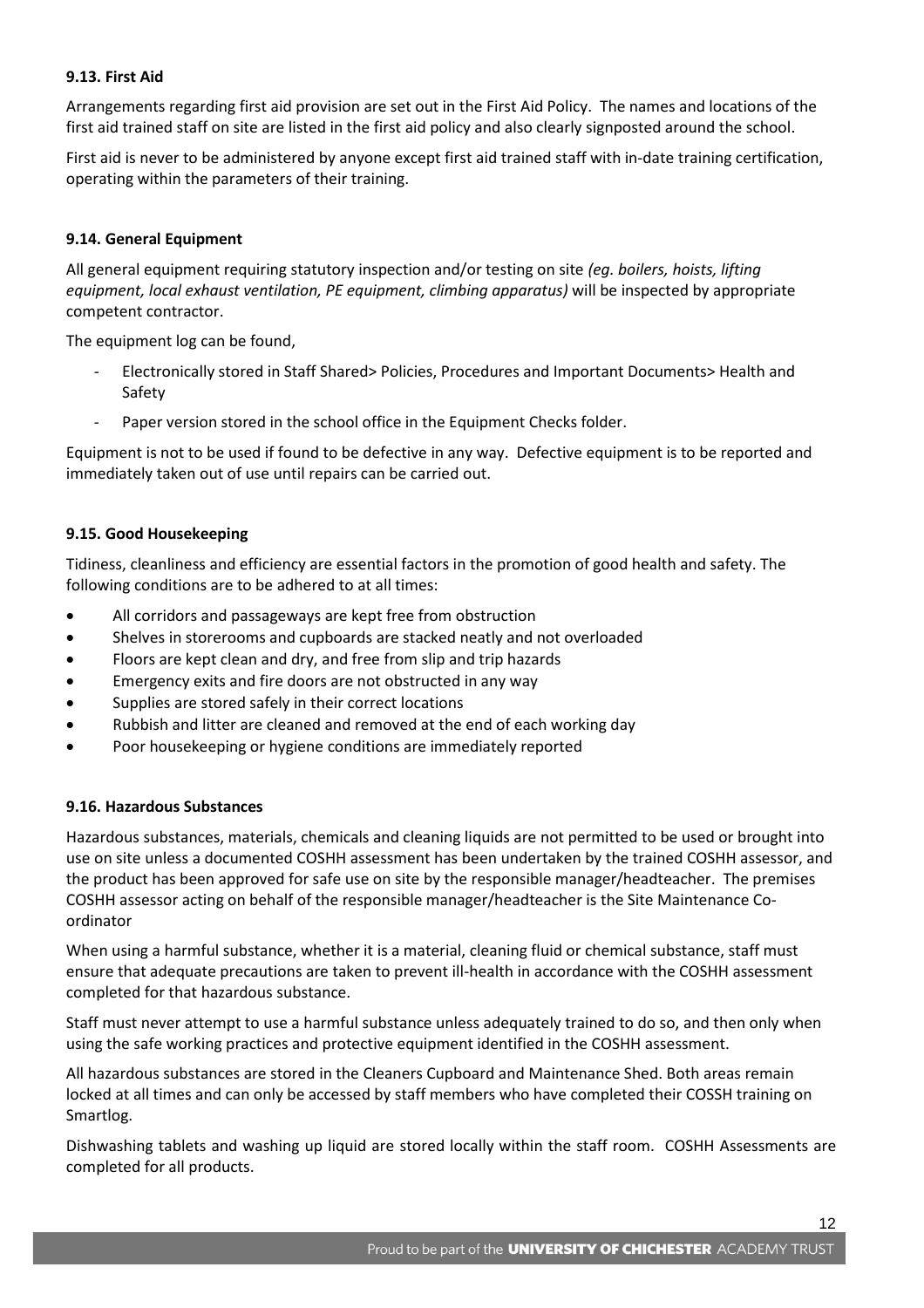# **9.17. Inspections and Monitoring**

Daily monitoring of the premises, through working routines and staff awareness, is expected to identify general safety concerns and issues which are logged on the site manager job list and/or reported to the Headteacher is urgent.

Routine documented inspections of the premises will be carried out weekly, monthly and termly. Inspection findings are to be recorded on google forms.

Defects identified during these routine documented inspections are to be immediately reported to the Headteacher/ Business Manager and recorded on the Site Manager job list. Any identified high level risk or safety management concern is actioned immediately, and reported to the governing body.

Periodic detailed inspections of the premises' safety management system will be carried out every year by the schools Health and Safety competent person. This is currently RW Safety Solutions. These documented inspections will examine all areas of the safety management system.

# **9.18. Kitchens**

The main kitchen area is only to be used by Chartwells authorised staff in accordance with the identified safe working procedures. Authority and procedures for local management of the main kitchen is by Chatrtwells. Any persons not normally authorised but wishing to enter the kitchen area must gain approval prior to entry and must strictly adhere to the kitchen safe working practices.

# **9.19. Legionella Management**

Legionella management on site is controlled by the Legionella competent person who will manage and undertake all procedures regarding Legionella. Records of all related training, flushing, temperature monitoring, cleaning & defects are to be retained for auditing purposes. These documents are located in the main school office.

# **9.20. Lone Working**

All lone working is to be approved by the responsible manager/Headteacher and is to be carried out in accordance with the premises lone working risk assessment and the local written procedures. The lone working arrangements for staff who may undertake lone working on this site are detailed in the Lone Working Guidance Policy.

# **9.21. Moving and Handling**

All staff must complete moving & handling training at periods not exceeding one year. Staff are not permitted to regularly handle or move unreasonably heavy or awkward items, equipment or children unless they have attended specific moving and handling training and/or have been provided with mechanical aids in order to work safely.

Any significant moving and handling tasks are to be specifically risk assessed in order that training requirements and mechanical aids can be accurately determined to ensure that the task is carried out safely. The site maintenance co-ordinator is expected to undertake regular physical work which would typically include significant moving and handling, so therefore he/she must attend a formal moving and handling course specific to the work requirements.

# **9.22. Positive Handling**

Arrangements regarding physical intervention are set out in the Physical Intervention Policy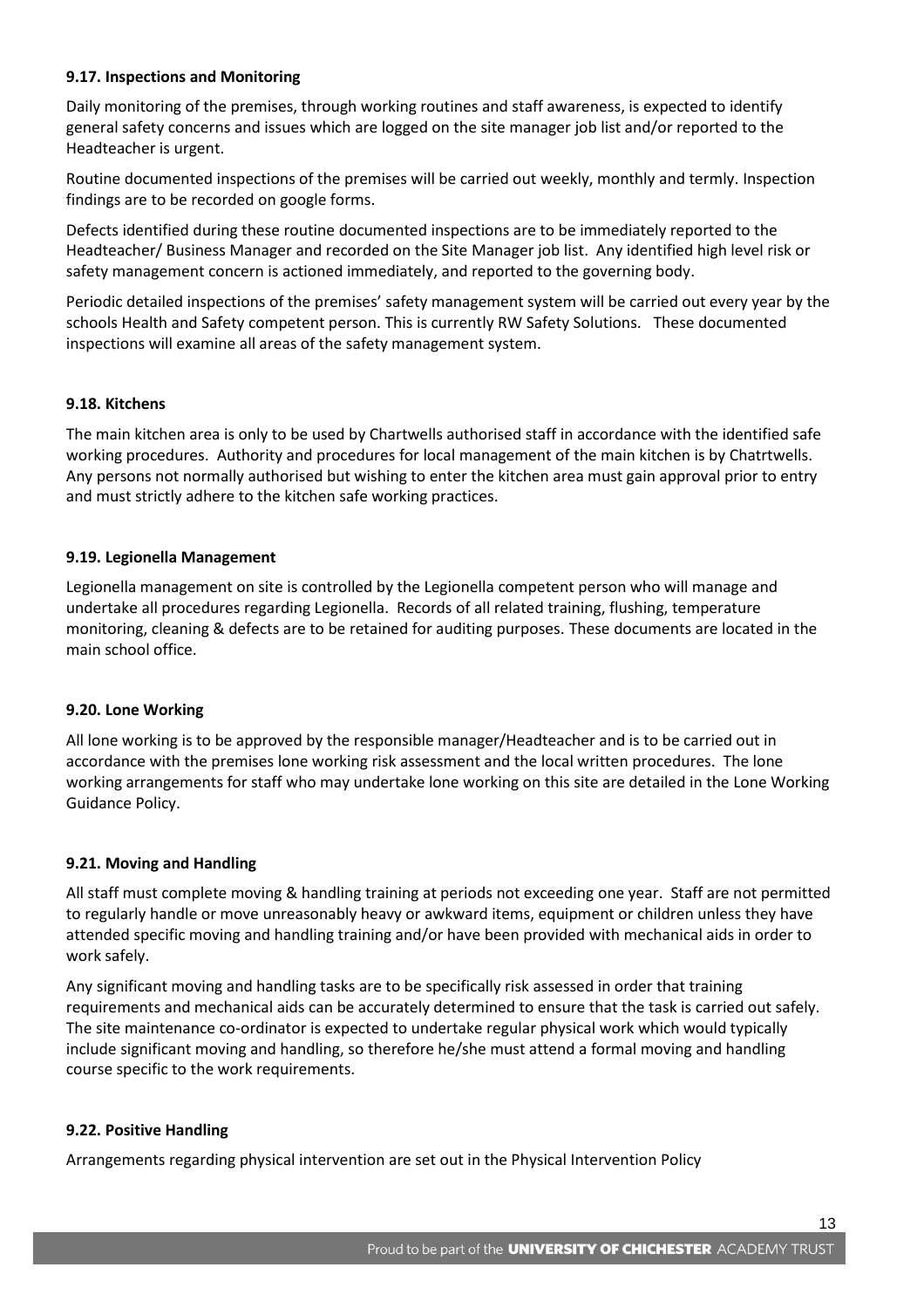# **9.23. Off-site Activities**

Arrangements regarding off-site activities are managed in accordance with the Evolve/Outdoor Education Service's procedures and guidance.

# **9.24. Parents evenings and community events**

- Sufficient staff must attend such events as to ensure any arising issue can be dealt with promptly and efficiently, following relevant guidelines and policies.
- Any organisation running an event on the school site is responsible for its own health and safety arrangements, however it is the school's responsibility to ensure the organisation can meet the school health and safety requirements. For example, a Karate club will be responsible for Health and safety connected with the blows and kicks in Karate, but the school must ensure that the club is aware of fire evacuation, services etc. and that the club follows the school procedures (even at weekends and out of school hours).
- Parent's evenings provide greater access to the school and staff need to show increased vigilance during these times.

# **9.25. Hot Drinks**

The schools policy on hot drinks is as follows;

- All hot liquids that leave the staff room must have a lid.
- No hot liquids in the playground
- Only hot liquids in a screw top lid are allowed in the classroom and must be kept on the teachers desk.

# **9.26. Playground**

Children using the playground must be supervised at all times, no class should be sent to the playground unless the teacher has checked that a member of staff is on duty.

Some playground equipment and apparatus have risk assessments associated with them, and these should be revisited with children at least every term.

# **9.27. Animals in School**

The school welcomes and encourages pupil interaction with animals to help support our children's learning. An individual risk assessment must be conducted for any animal visiting the school and/or staying in the school. If a mobile farm is visiting the school, the event must be treated in the same way as a trip to a farm. Guidelines can be found in the *Learning Outside the Classroom and Off-Site Educational Visits policy* and on the Health and Safety Executive website.

# **9.28. Provision of Information**

The responsible manager/headteacher will ensure that information systems are established so that staff are periodically provided with information regarding safety arrangements on the premises. These systems include Smartlog where new policies/ amended policies are uploaded with multiple choice questions attached to ensure the reader has comprehended the document, annual staff training, email communication, staff briefings and circulated minutes*.*

Local health and safety advice is available from the Business Manager and RW Safety Solutions.

The *Health and Safety Law* poster is displayed in the staff room.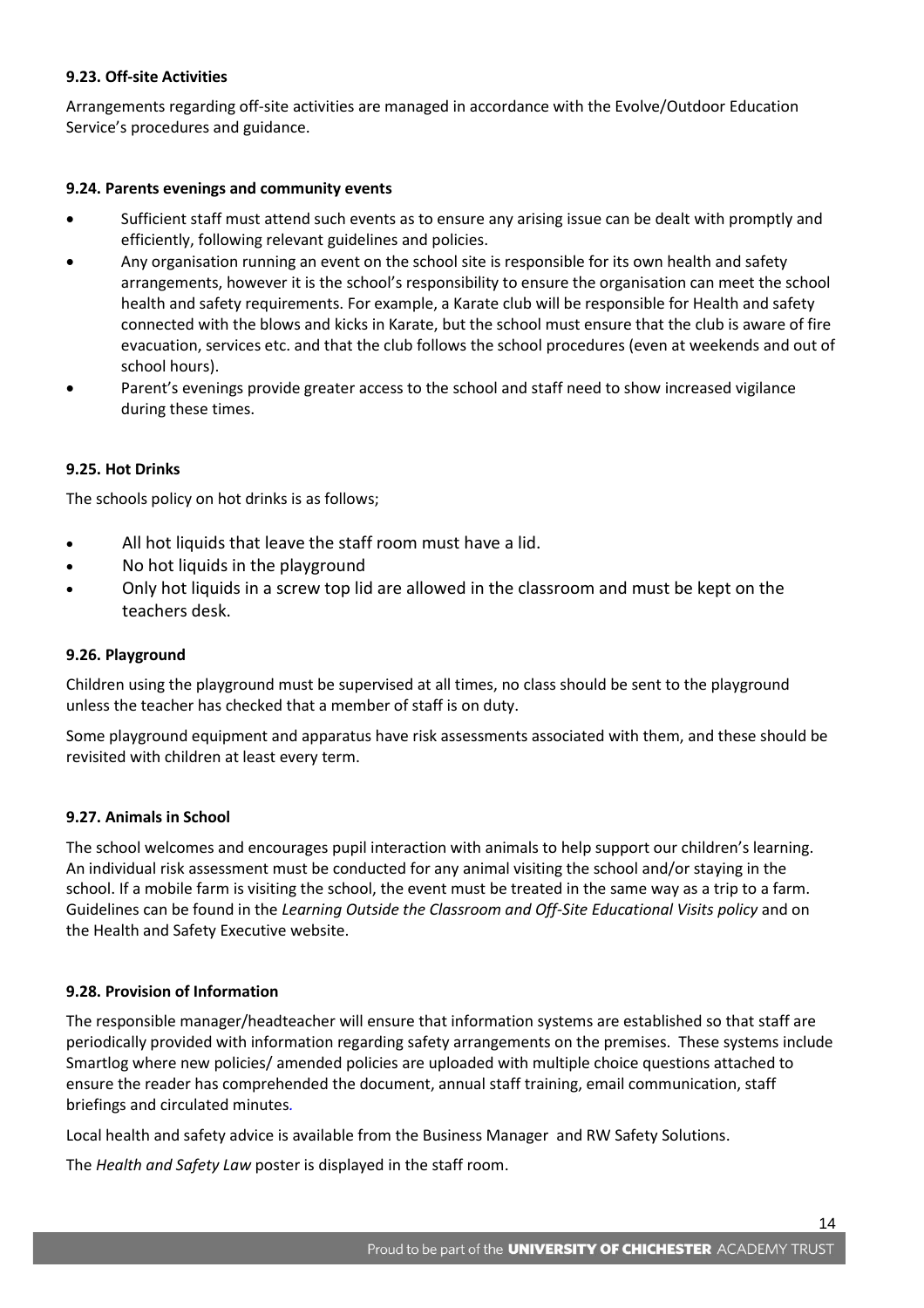#### **9.29. Risk Assessment**

General risk assessment management will be co-ordinated by the Headteacher in accordance with guidance from the Trust*,* and must be undertaken for all areas where a significant risk is identified or a possibility of such risk exists. The trained risk assessor on site is the Site Maintenance Co-ordinator and will oversee the correct completion of risk assessments. Risk assessments will be carried out by those staff with the appropriate knowledge and understanding in each area of work.

All risk assessments and associated control measures are to be approved by the responsible manager/headteacher or their delegated member of staff prior to implementation. Completed risk assessments are listed in the Risk Assessment Register and will be reviewed periodically in accordance with each risk assessment's review date. A record of this review date is stored electronically on the premises bringup diary system.

# **9.30. Security**

Arrangements regarding security are based on the premises security risk assessment and are set out in the onsite security policy & procedures.

# **9.31. Smoking and Vaping**

Smoking and Vaping is not permitted on the premises.

# **9.32. Stress & Wellbeing**

Kingsham Primary School is committed to promoting high levels of health and wellbeing and recognises the importance of identifying & reducing workplace stressors.

Stress management through risk assessment and appropriate consultation with staff will be periodically reviewed and acted upon in accordance with the Health & Safety Executive's Management Standards, guidance and requirements. As outline in the Stress Management Policy.

On-site arrangements to monitor, consult and reduce stress situations are

- Completing an annual Stress Risk Assessment
- Comparing sickness and absence levels
- Comparing accidents and incidents
- Reviewing complaints and staff turnover
- Using staff questionnaires
- Using staff exit Interviews

The member of staff responsible for co-ordinating stress management at Kingsham Primary School is the Headteacher.

# **9.33. Traffic Management**

Arrangements regarding on-site traffic safety are based on the safety of all. The school car park is for use by staff and authorised visitors only. The conditions for using the carpark are set out below and are shared with all staff members on their induction.

Vehicles must be parked within the marked bays

Speed limit of 5mph is in operation

Car park gates are closed at 8.30am. Staff arriving after this time must park outside the school grounds. Staff may leave or enter the carpark between 920am and 2.50pm but it is the responsibility of the staff member to ensure the gates to the carpark are closed behind them.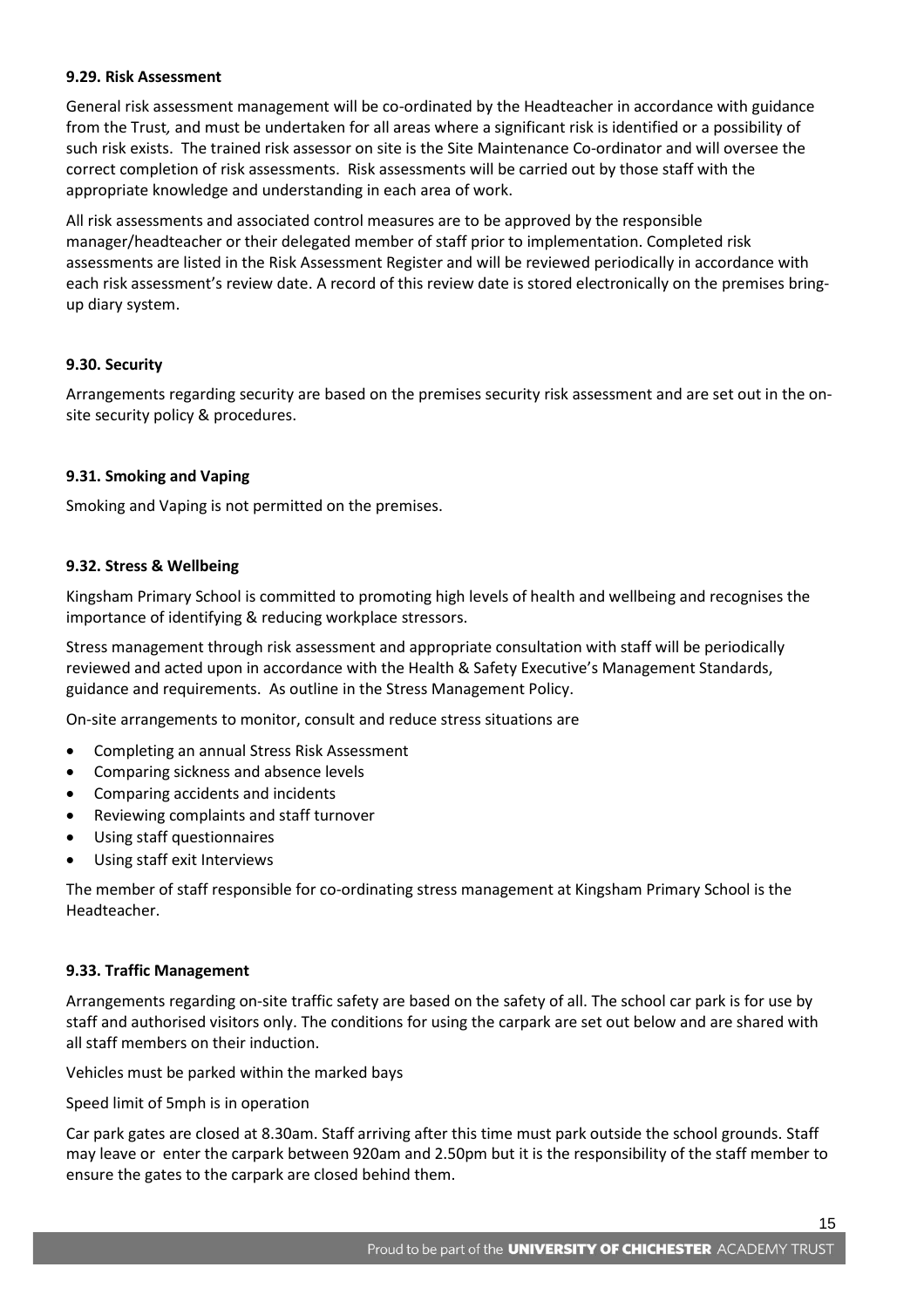# **9.34. Training**

Health and safety induction training will be provided and recorded for all new staff/volunteers in accordance with the Induction Checklist.

The responsible manager/headteacher is responsible for ensuring that all staff/volunteers are provided with adequate information, instruction and training regarding their safety at work. A training needs analysis will be carried out from which a comprehensive health and safety training plan will be developed and maintained to ensure health and safety training is effectively managed for all staff who require it.

All staff will be provided with the following as a minimum training provision:

- Induction training regarding all the requirements of this health and safety policy
- Appropriate local training regarding risk assessments and safe working practices
- Updated training and information following any significant health and safety change
- Specific training commensurate to their own role and activities
- Periodic refresher training that will not exceed three yearly intervals

Training records are held by The Headteacher, with support of the Business Manager, are responsible for coordinating all health and safety training requirements, maintaining the health and safety training plan, and managing the planning of refresher training for all staff.

# **9.35. Violent Incidents**

Violent, aggressive, threatening or intimidating behaviour towards staff, whether verbal, written, electronic or physical, will not be tolerated at Kingsham Primary School

Staff must report all such violent and aggressive incidents to ensure that there is an awareness of potential issues and/or injuries, and so as to enable incidents to be appropriately investigated so that reasonable actions may be taken to support those involved and reduce the risk of similar incidents occurring in the future. Violent incident reporting is totally confidential. Violent and aggressive incidents are to be reported using the incident reporting system, Smartlog.

# **9.36. Visitors**

All visitors must initially report to the main reception where they will be provided with the key health, safety and fire safety information to enable them to act appropriately and safely in the event of an incident.

Visitors to the premises will be provided with a visitors badge, sign the visitors book, and receive necessary safety information. Visitors who are known to the school and have completed a DBS check will be issued with a green lanyard, all others will be issued with a red lanyard and must be supervised at all times.

# **9.37. Vulnerable Persons**

Where there are vulnerable persons (young, pregnant, those with a disability, those with temporary or permanent medical conditions etc) working or visiting the premises, a risk assessment will be completed and appropriate procedures implemented to ensure their health, safety and welfare whilst on site.

# **9.38. Work at Height**

Work at height is always to be undertaken in accordance with the school/organisation's work at height policy. At Kingsham Primary School general work at height will be undertaken in accordance with the on-site generic risk assessment for work at height which identifies general requirements and safe working practices. Specific or higher risk tasks will be carried out in accordance with a specific risk assessment for that task.